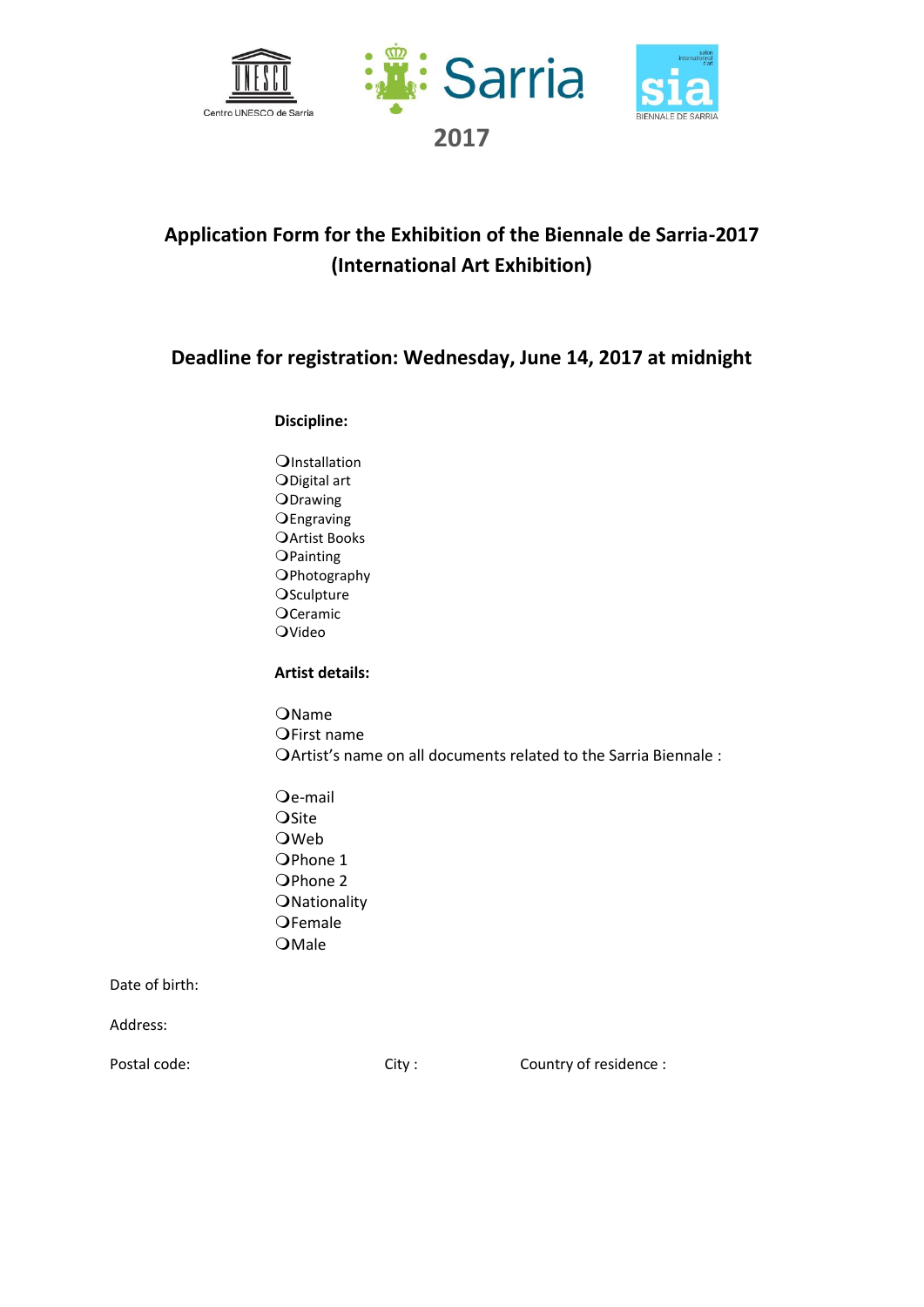





# **2017**

# **Proposed art works**

#### **Work 1**

Title : Technical : Year of creation : **Dimensions** Height : Width :

Price in euros : Additional information :

Visual to attach your mail to send to the following address : [Sia.sarria@gmail.com,](mailto:Sia.sarria@gmail.com) or to send by digital service like Wetransfer

#### **Work 2**

Title : Technical : Year of creation : **Dimensions** Height : Width :

Price in euros : Additional information :

Visual to attach your mail to send to the following address : [Sia.sarria@gmail.com,](mailto:Sia.sarria@gmail.com) or to send by digital service like Wetransfer

#### **Work 3**

Title : Technical : Year of creation : **Dimensions** Height : Width :

Price in euros : Additional information :

Visual to attach your mail to send to the following address : [Sia.sarria@gmail.com,](mailto:Sia.sarria@gmail.com) or to send by digital service like Wetransfer